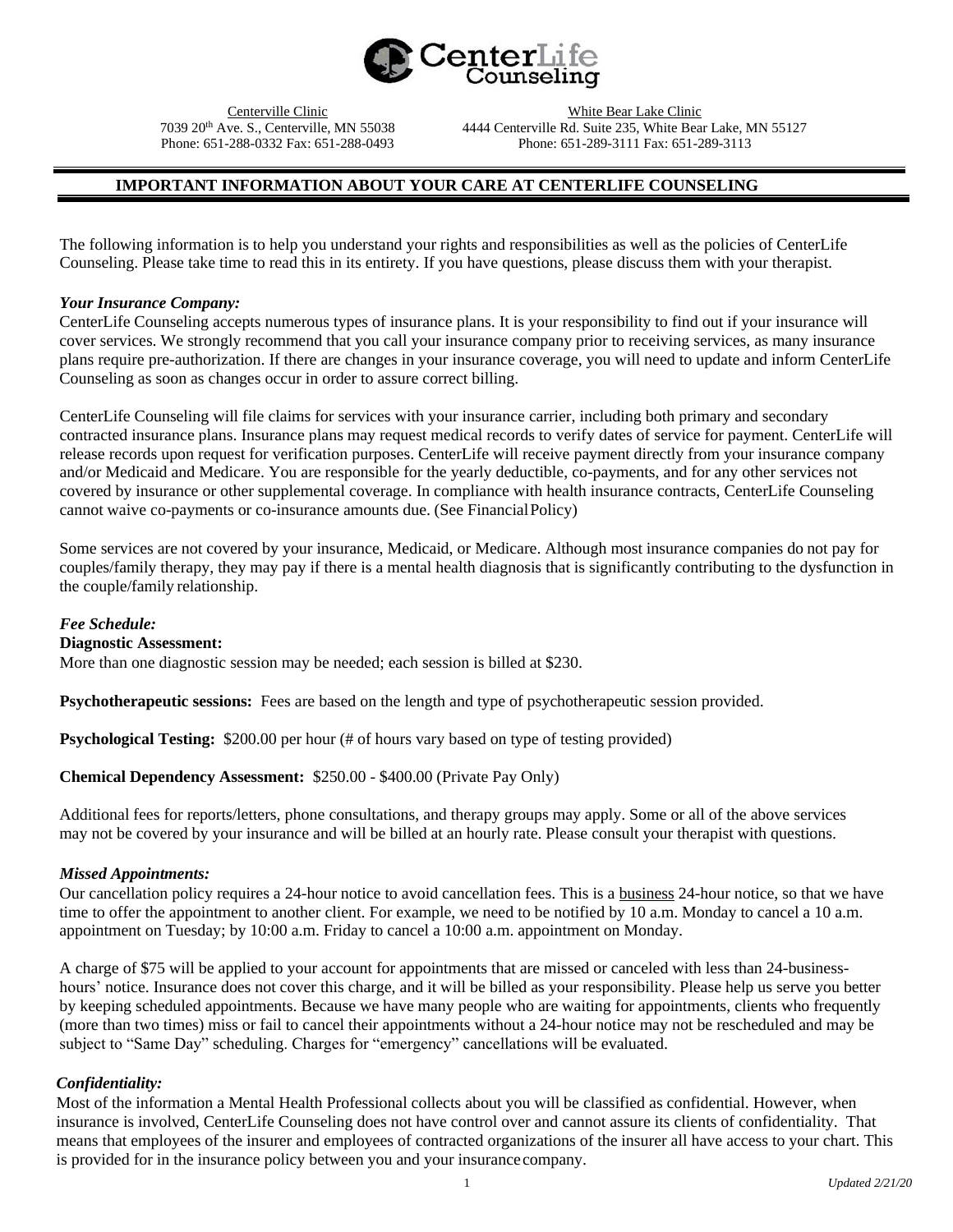The client record is legally the property of CenterLife Counseling. However, clients may have access to information contained in the file, except in those cases where the release of such information may be deemed harmful to the client's well-being. Information can be released to others only upon written, informed consent of the client.

In a few cases, information is unavailable to a client. Certain confidential data may be available only to the Mental Health Professional and particular government agencies. Classified material falling into this category might deal with adoption, civil or criminal investigations, some medical data, and the names of persons who report suspected abuse of children or vulnerable adults.

## *Exceptions to Privacy:*

All CenterLife Counseling employees and Mental Health Professionals have an obligation to respect your right to confidentiality for the information you share within the clinical setting. Confidentiality is governed by federal law (HIPAA) and by state law. The following is a list of situations in which you may lose your right to confidentiality.

- We are obligated to report any maltreatment of minors and vulnerable adults. This includes physical and sexual abuse and neglect.
- We are obligated to report any prenatal exposure to controlled substances.
- We are obligated to report any serious harm you intend to inflict on yourself or another.
- We are obligated to share information, if directed by a Court Order, to conform to state or federal laws, rules, or regulations.
- We are obligated to share information with licensing boards, which is pertinent to a disciplinary proceeding involving a licensed provider.
- In order to receive payment from your insurance carrier, we are obligated to provide them with the records they request to determine medical necessity for payment of services.

If you are a minor, you have a limited right to privacy in that your parents/guardians may have access to your records. However, if the therapist believes that sharing information will be harmful to you, confidentiality will be maintained to the limits of the law.

There are instances in which other individuals associated with CenterLife have duties that require access to information about you for billing, case consultations, and bookkeeping purposes. All employees and/or contracted workers sign a confidentiality agreement and are obligated to protect your confidentiality according to the federal and state laws.

CenterLife Counseling Mental Health Professionals meet for case consultation with the other Mental Health Professionals at CenterLife Counseling. During those meetings, your case may be reviewed. Mental Health Professionals seeing members of the same family or significant others may discuss your case and request that you sign a Release of Information. If you have questions or concerns about this, please speak to your therapist.

## *Children Visiting Our Facility:*

If children accompany a client, please be advised that our staff cannot assume responsibility for caring for them in the reception area. Children under age 10 cannot be left in the reception area unless accompanied by a person specifically responsible for their care.

## *Emergencies:*

Listed below are some phone numbers you may want to keep with you in case of emergency and if your therapist is not immediately available.

*First Call for Help* 612-335-5000 *Abuse Victims can call* 651-646-0094 *Crisis Connection* 612-379-6363 *Hennepin County Medical Center: Crisis Center* 612-873-3161 *Behavioral Emergency Center – University of MN Medical Center* 612-672-6600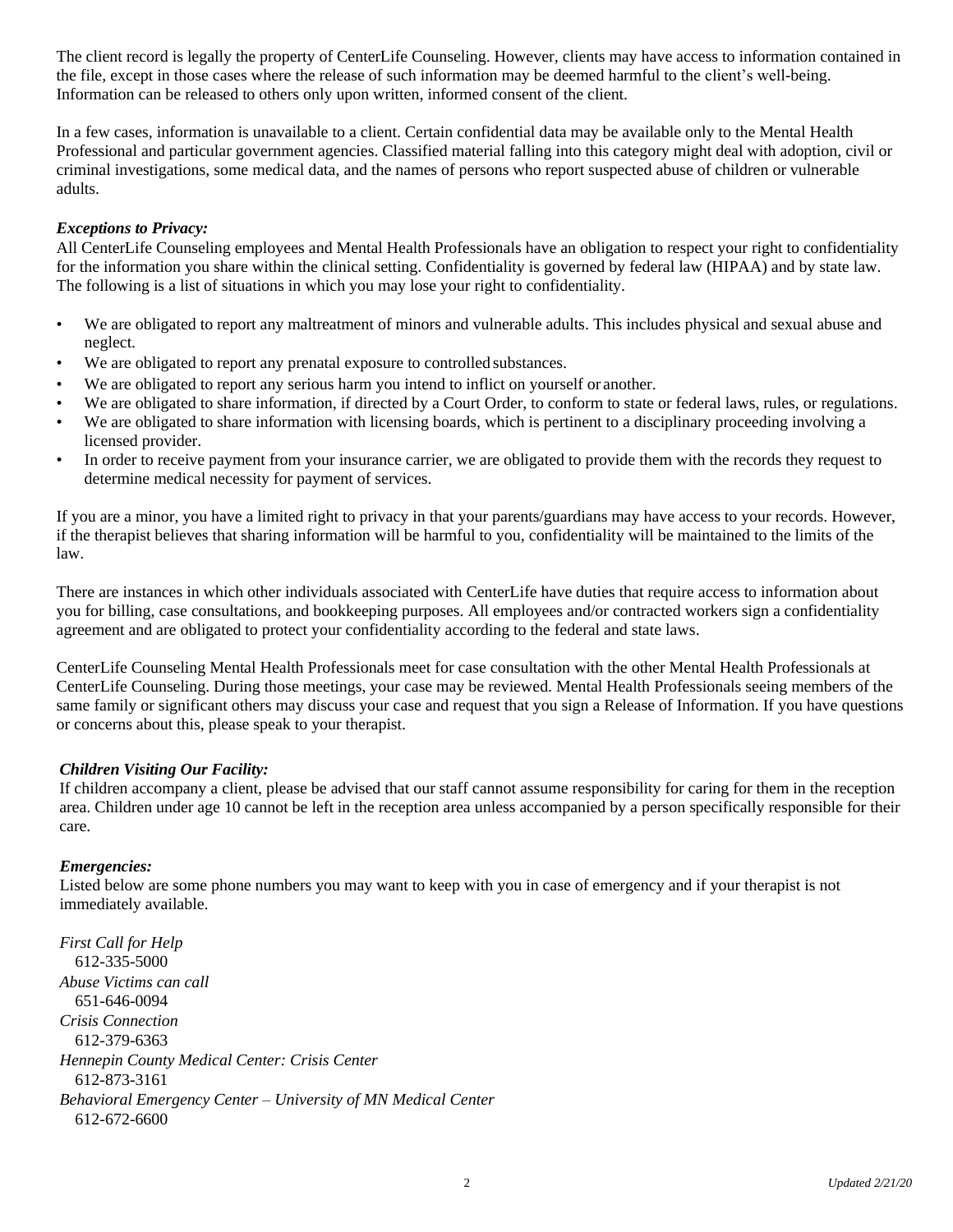## *Metro Area Mental Health Crisis Response*

| Anoka County |          | 763-755-3801   |
|--------------|----------|----------------|
| Carver/Scott |          | 952-442-7601   |
| Chisago      |          | 1-800-523-3333 |
| Dakota       |          | 952-891-7171   |
| Washington   |          | 651-777-5222   |
| Ramsey       | Adult    | 651-266-7900   |
|              | Children | 651-774-7000   |
| Hennepin     | Adult    | 612-596-1223   |
|              | Children | 612-348-2233   |

## *Client Bill of Rights:*

Consumers of professional mental health services have the right:

- to expect that the professional consulted has met minimal qualifications of training and experience commensurate with service requirements and in accordance with professional and/or disciplinary standards;
- to be informed of the credentials of those by whom they are served;
- to be informed of the cost of professional services prior to receiving those services;
- to privacy as defined by rule and law;
- to be free from being the subject of discrimination on the basis of race, religion, gender, age, sexual orientation, national origin, marital status, previous incarceration, disability, or public assistance status while receiving services;
- to have access to their records as provided in Minnesota Statutes, section 144.335 subdivision 2;
- to be free from exploitation for the benefit or advantage of a therapist;
- to courteous treatment and to be free from verbal, physical, or sexual abuse by CenterLife staff;
- to a coordinated transfer of care when there needs to be a change of providers;
- to assert their rights without retaliation; and
- to choose freely among available mental health professionals and practitioners in the community and to change providers after mental services have begun within contractual limits of the client's health insurance (if any).

#### *Other Rights:*

- A client has the right to refuse to give any information. (However, by not providing necessary information, it is likely that the client will not benefit fully from the assistance being sought.)
- A client has the right to challenge the accuracy of any of the information contained in their records. If a client wants to challenge any information, he/she should talk with his/her therapist first. If this does not resolve the matter, the client can contact the Client Services Committee: Client Services Committee, CenterLife Counseling, 7039 20<sup>th</sup> Ave S, Centerville, MN, 55038. A challenge must be answered within 30 days.
- A client has the right to insert her/his own explanation of anything she/he objects to in her/his records.

## *Client's Responsibilities: Along with rights there are also responsibilities, which include:*

- Be involved and open with communication about your treatment plan and ability to follow through on it.
- Understand your diagnosis, problem areas, and plan for improvements. Participation in your care is important to success.
- Tell the others involved in your care about other services or medications that you are receiving and what you are taking.
- Be open and honest about events in your life and how you feel about them. Please don't wait for someone to ask the "exact" question, as we don't want to miss out on knowing this important information.
- Report any health changes or new medications as soon as possible.
- Respect the rights and privacy of other clients and the staff at the clinic.
- Call as soon as possible to let us know if you cannot attend an appointment, at least 24 hours in advance. (See Missed Appointments, page 1.)

## *Staff Rights and Responsibilities:*

- Staff have the right to privacy, please do not try to find where we live, research us, expect to be our Facebook friend, or Google us. If you have professional questions, please ask for that information. You can expect the same from us.
- Please use the crisis line for crisis situations, and call your therapist afterwards, if instructed to do so. Please respect the times that the therapist has set for limits to calls.
- Staff members have the right to seek consultation regarding care and techniques.
- Staff have the right to recommend transfer or referral within CenterLife or elsewhere if the treatment is not being effective.
- Staff have the responsibility to report to the appropriate authorities any maltreatment of minors and vulnerable adults, as